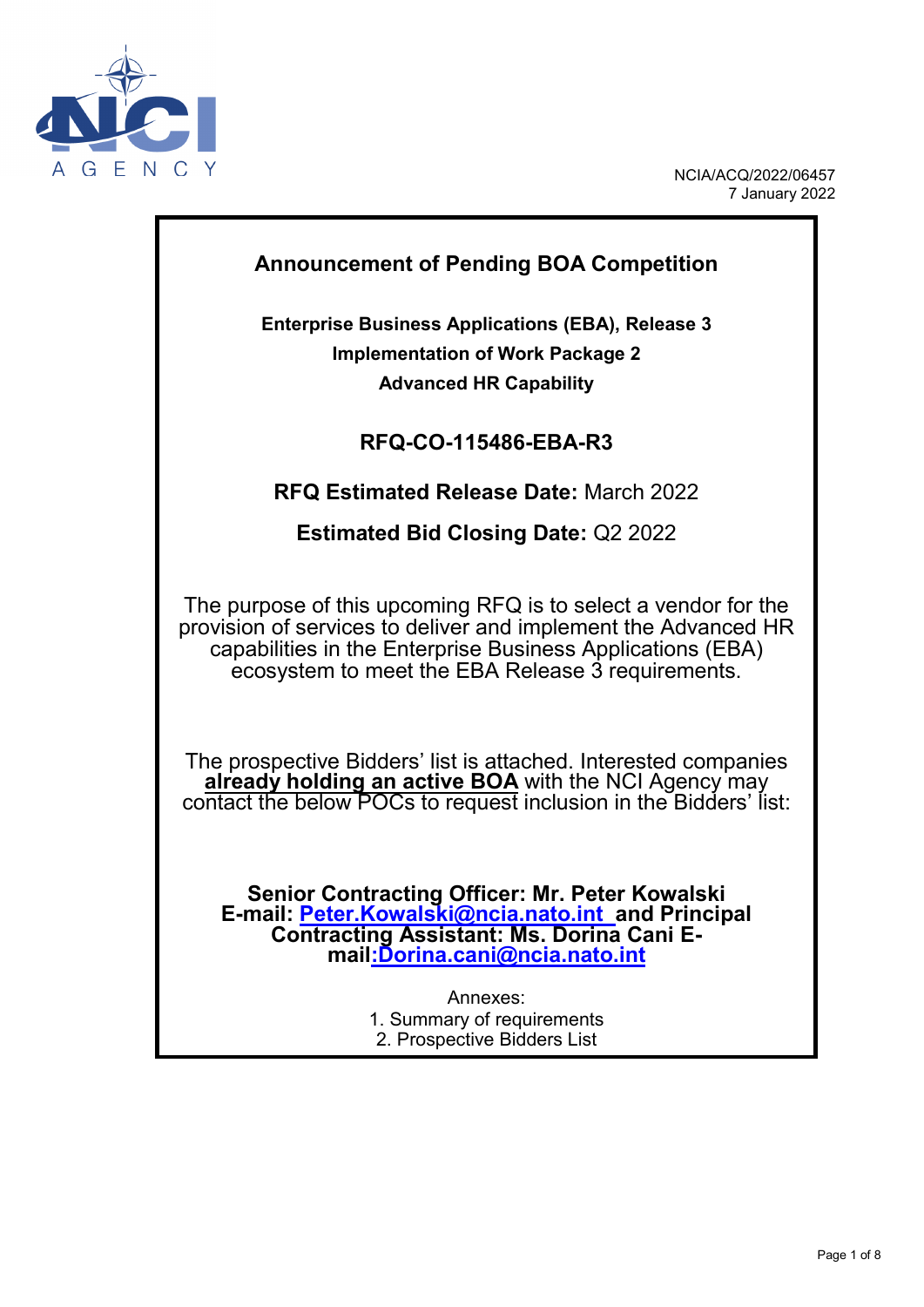

### **Annex 1 - SUMMARY OF REQUIREMENTS**

#### **1. Introduction:**

The purpose of this upcoming RFQ is to select a contractor through the existing NCI Agency Basic Ordering Agreement (BOA) procedure with the aim to obtain the provision of services to deliver and implement the Advanced HR capabilities in the existing ERP system of the NCI Agency, also called Enterprise Business Applications (EBA) ecosystem.

The RFQ is conducted under the new NATO Procedures: "*Procedure Governing the Use of Basic Ordering Agreements concluded by the NATO Communications and Information Agency – 2019 version*", Ref: AC/4-D(2021)0023 (INV)

#### **2. Scope**

The NCI Agency will conduct a competition to select a vendor to implement the Advanced HR capabilities in the existing ERP system of NCI Agency. The requirement is to enhance the Human Resources capabilities within the areas of talent management, performance management, behavioural and technical learning, workforce planning, absence and overtime management, and HR support processes to our staff (HR helpdesk) by building upon Release 1 and integrating with EBA.

The scope of work is limited to the implementation and integration of a comprehensive Advanced HR solution, i.e. an Oracle HCM Cloud solution that can deliver both Absence, Overtime, Performance and Learning Management, HR Help Desk and workforce planning capabilities within or integrated with the Agency's Oracle E-Business Suite (Oracle EBS). It also includes migrating data from legacy systems (excluding any data classified higher than NATO Unclassified) and should provide native reporting capabilities, with the ability to integrate with Oracle Business Intelligence.

The timeline of the implementation shall be no more than 26 months from the date of contract award. The work will be performed in an iterative manner using an agile/Scrum approach for the software implementation portion of the effort. Intermediate deliveries are forseen every 6 months.

#### **3. Timeline**

| RFQ release:            | March 2022          |
|-------------------------|---------------------|
| <b>Bidding Closing:</b> | Q <sub>2</sub> 2022 |
| <b>Contract Award:</b>  | Q4 2022             |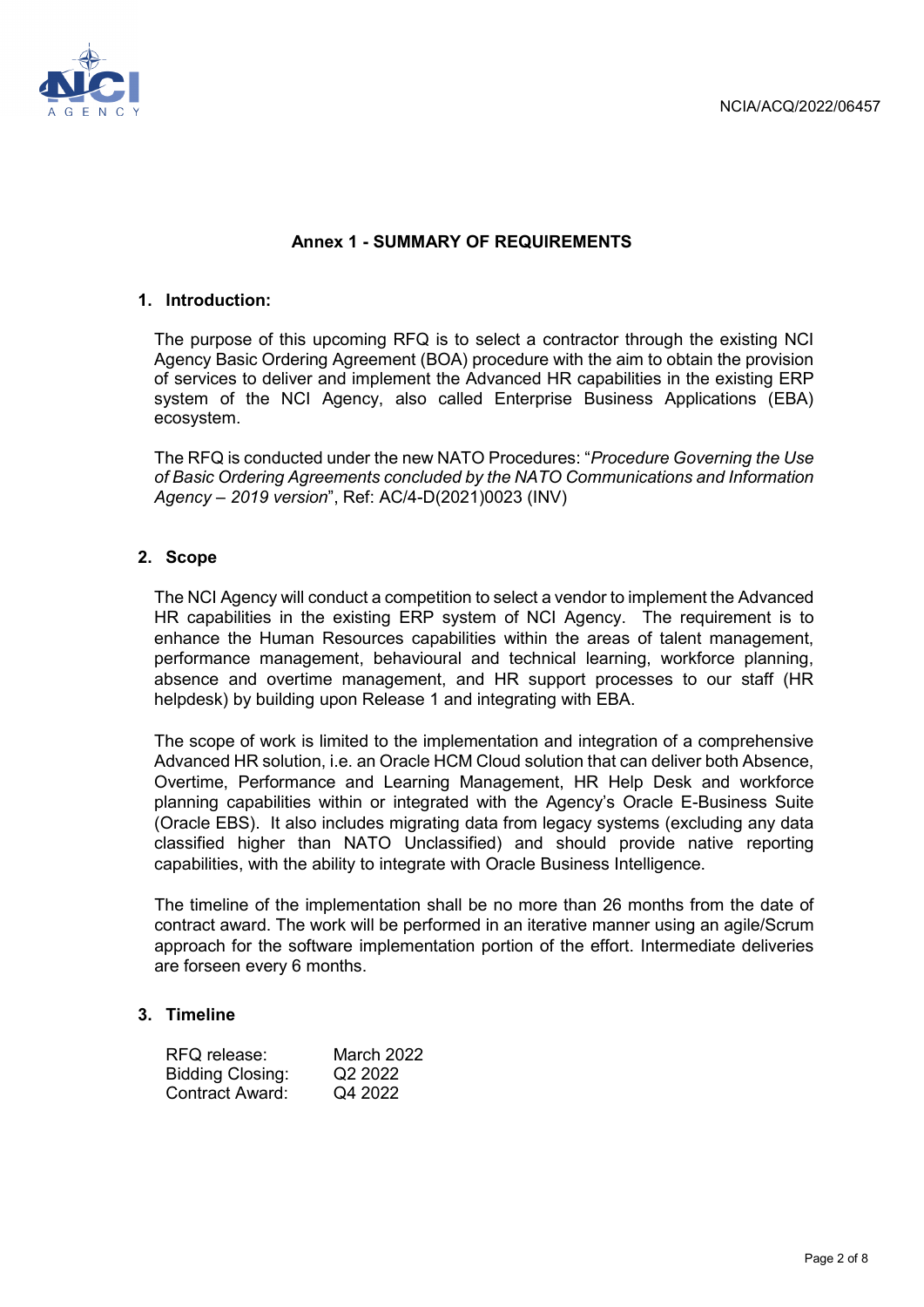

# RFQ-CO-115486-EBA-R3 – PROSPECTIVE BIDDERS LIST

| Vendor                                      | Country               |
|---------------------------------------------|-----------------------|
| <b>Quality Business Engineering Europe</b>  | <b>BELGIUM</b>        |
| <b>Klarrio BV</b>                           | <b>BELGIUM</b>        |
| Exitas nv                                   | <b>BELGIUM</b>        |
| <b>EPIC blue BVBA</b>                       | <b>BELGIUM</b>        |
| Cypros C                                    | <b>BELGIUM</b>        |
| <b>BDO Crossroad</b>                        | <b>BELGIUM</b>        |
| WorldEscrow SA/NV                           | <b>BELGIUM</b>        |
| AC Partners N.V S.A                         | <b>BELGIUM</b>        |
| <b>GRAVITENCE BVBA</b>                      | <b>BELGIUM</b>        |
| SoftwareOne BE BV                           | <b>BELGIUM</b>        |
| Compuware NV                                | <b>BELGIUM</b>        |
| U2U Consult                                 | <b>BELGIUM</b>        |
|                                             |                       |
| RMC Relationship Management Consultants     | <b>BELGIUM</b>        |
| The Test Leaders                            | <b>BELGIUM</b>        |
| Ericsson sa/nv                              | <b>BELGIUM</b>        |
| Safir consulting b.v.b.a.                   | <b>BELGIUM</b>        |
| Van Roey Automation NV                      | <b>BELGIUM</b>        |
| Akacio - Louis & Associates s.a.r.l         | <b>BELGIUM</b>        |
| Oracle Belgium                              | <b>BELGIUM</b>        |
| Deloitte                                    | <b>BELGIUM</b>        |
| KRISTANEA LTD.                              | <b>BULGARIA</b>       |
| TechnoLogica EAD                            | <b>BULGARIA</b>       |
| Lirex BG Ltd                                | <b>BULGARIA</b>       |
| <b>Smashblock Corporation</b>               | CANADA                |
| Terida Systems LTD                          | <b>CANADA</b>         |
| HumanLed Inc.                               | CANADA                |
|                                             |                       |
| <b>Compusult Limited</b>                    | <b>CANADA</b>         |
|                                             |                       |
| MacDonald, Dettwiler and Associates Ltd.MDA | CANADA                |
| KING ICT d.o.o                              | <b>CROATIA</b>        |
| B4B Ltd.                                    | <b>CROATIA</b>        |
| IN2 Information Engineering Ltd.            | <b>CROATIA</b>        |
| Senso IS d.o.o.                             | <b>CROATIA</b>        |
| CROZ d.o.o. za informaticku djelatnost      | <b>CROATIA</b>        |
| INsig2 d.o.o.                               | <b>CROATIA</b>        |
| Autocont                                    | <b>CZECH REPUBLIC</b> |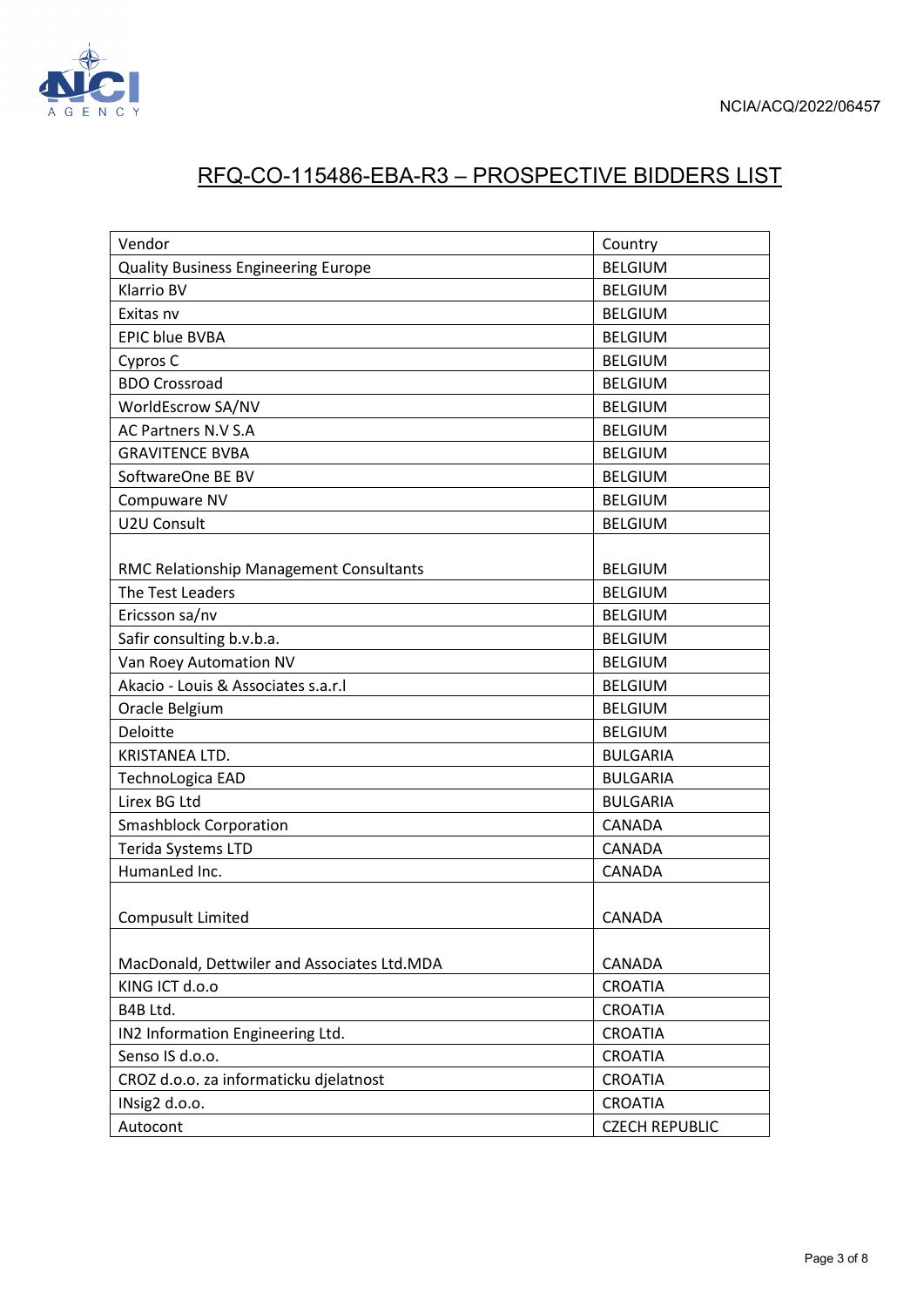



| Ebicon ApS                                                                | <b>DENMARK</b> |
|---------------------------------------------------------------------------|----------------|
| Aktors OÜ                                                                 | <b>ESTONIA</b> |
| <b>GEKA Telecom</b>                                                       | <b>FRANCE</b>  |
| Société Réseau Informaique et Gestion                                     | <b>FRANCE</b>  |
| <b>MARLINK SAS</b>                                                        | <b>FRANCE</b>  |
| ALSID S.A.S                                                               | <b>FRANCE</b>  |
| <b>ATDI</b>                                                               | <b>FRANCE</b>  |
| <b>KHIPLUS ADVANCE</b>                                                    | <b>FRANCE</b>  |
| Alter Defense                                                             | <b>FRANCE</b>  |
| <b>Bull SAS</b>                                                           | <b>FRANCE</b>  |
| Telespazio Germany GmbH                                                   | <b>GERMANY</b> |
| INTEC Industrie-Technik GmbH & Co.KG                                      | <b>GERMANY</b> |
| Tagueri AG                                                                | <b>GERMANY</b> |
| Hays AG                                                                   | <b>GERMANY</b> |
| Materna GmbH                                                              | <b>GERMANY</b> |
| aditerna GmbH                                                             | <b>GERMANY</b> |
| Bechtle GmbH & Co.KG                                                      | <b>GERMANY</b> |
|                                                                           |                |
| Quintec Gesellschaft fuer Datentechnik mbH                                | <b>GERMANY</b> |
| <b>Primebird GmbH Deutschland</b>                                         | <b>GERMANY</b> |
| Jinit[ AG für Digitale Kommunikation                                      | <b>GERMANY</b> |
| INTRACOM TELECOM S.A.                                                     | <b>GREECE</b>  |
| Cosmos Business Systems S.A.                                              | <b>GREECE</b>  |
| Altec Integration S.A.                                                    | <b>GREECE</b>  |
| ONEX S.A.                                                                 | <b>GREECE</b>  |
| <b>ISI Hellas SA</b>                                                      | <b>GREECE</b>  |
| Honvédelmi Minisztérium Elektronikai, Logisztikai és Vagyonkezelo<br>zrt. | <b>HUNGARY</b> |
| Navigator Zrt.                                                            | <b>HUNGARY</b> |
| Siemens PSE Kft.                                                          | <b>HUNGARY</b> |
| S&T Consulting Hungary Ltd.                                               | <b>HUNGARY</b> |
| <b>NETGROUP SRL</b>                                                       | <b>ITALY</b>   |
| 3F & EDIN Spa                                                             | <b>ITALY</b>   |
| TELSY S.p.A.                                                              | <b>ITALY</b>   |
| IES - S.r.L.                                                              | <b>ITALY</b>   |
| <b>SIMAV SPA</b>                                                          | <b>ITALY</b>   |
| <b>KPMG SrL</b>                                                           | <b>ITALY</b>   |
| Creasys                                                                   | <b>ITALY</b>   |
| Italtel                                                                   | <b>ITALY</b>   |
| <b>SMS Engineering srl</b>                                                | <b>ITALY</b>   |
| INTECS S.p.A.                                                             | <b>ITALY</b>   |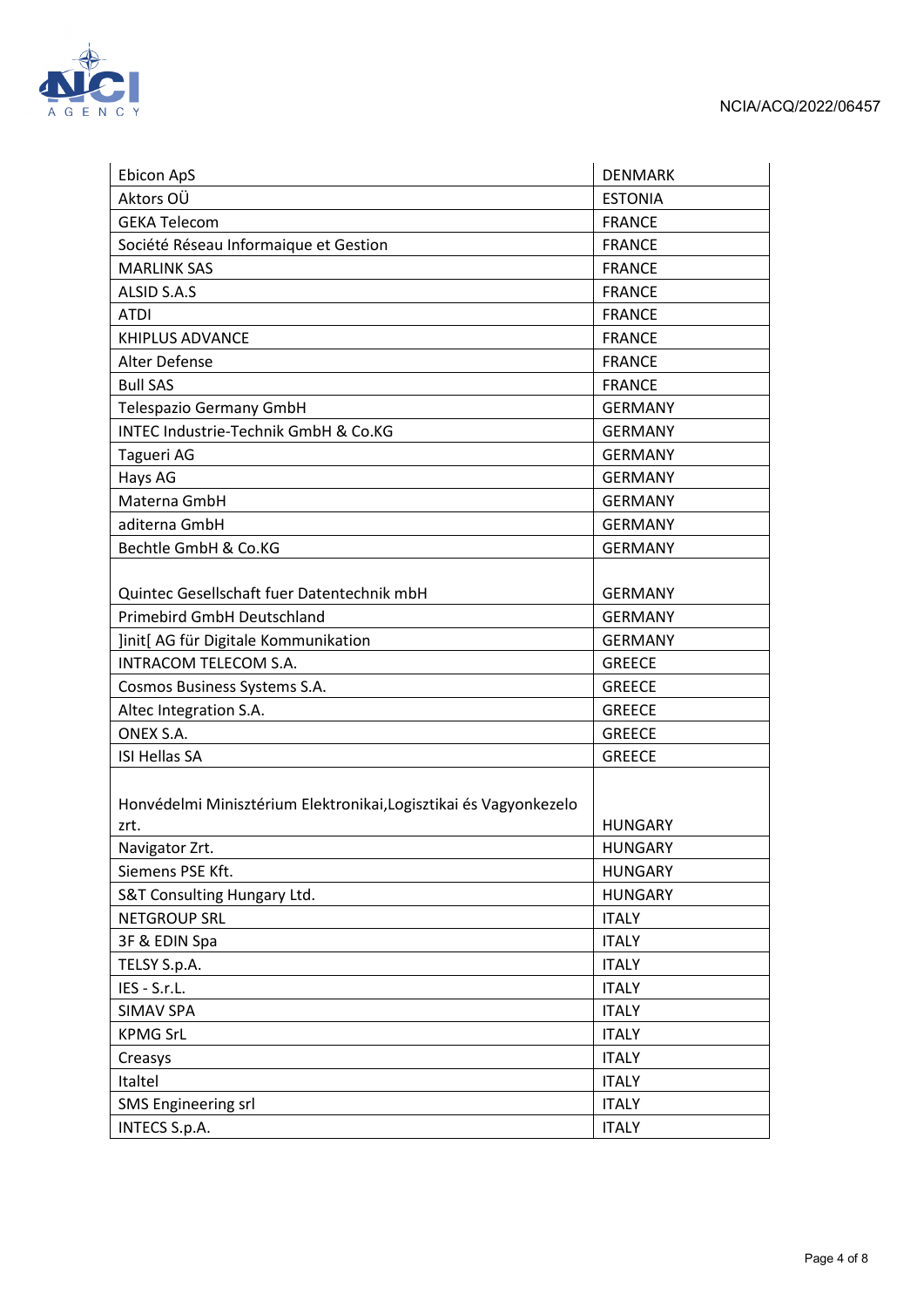

| D'Appolonia S.p.A.                                                    | <b>ITALY</b>       |
|-----------------------------------------------------------------------|--------------------|
| Datakom LTD                                                           | LATVIA             |
| DATI Group, LLC                                                       | LATVIA             |
| <b>DPA Ltd</b>                                                        | LATVIA             |
| iTree Lietuva UAB                                                     | LITHUANIA          |
| NTT LUXEMBOURG PSF SA                                                 | LUXEMBOURG         |
| <b>ARHS DEVELOPMENTS</b>                                              | LUXEMBOURG         |
| Charles Oakes & Co                                                    | LUXEMBOURG         |
| LuxSpace                                                              | LUXEMBOURG         |
| PricewaterhouseCoopers                                                | <b>LUXEMBOURG</b>  |
| Science & Technology Experts Pool                                     | <b>NETHERLANDS</b> |
| ITAQ INTERIM PROFESSIONALS BV                                         | <b>NETHERLANDS</b> |
| Sapienza Consulting                                                   | <b>NETHERLANDS</b> |
| Spacemetric                                                           | <b>NETHERLANDS</b> |
| Be Informed B.V.                                                      | <b>NETHERLANDS</b> |
| Fresh Connections B.V.                                                | <b>NETHERLANDS</b> |
| ROHDE & SCHWARZ BENELUX BV                                            | <b>NETHERLANDS</b> |
| <b>Sioux Automation Technology</b>                                    | <b>NETHERLANDS</b> |
| Capgemini Nederland B.V.                                              | <b>NETHERLANDS</b> |
| 3D perception AS                                                      | <b>NORWAY</b>      |
| Ework Group Sp. z o.o.                                                | <b>POLAND</b>      |
|                                                                       | <b>POLAND</b>      |
| <b>Transition Technologies Managed Services</b><br><b>EXENCE S.A.</b> | <b>POLAND</b>      |
| <b>MGR Integration Solutions Polska</b>                               | <b>POLAND</b>      |
| Newind sp. z o.o.                                                     | <b>POLAND</b>      |
| Hertz Systems Ltd Sp. z o.o.                                          | <b>POLAND</b>      |
| Vector Synergy Sp. z o.o.                                             | <b>POLAND</b>      |
| KenBIT Koenig i Wspolnicy Sp. j.                                      | <b>POLAND</b>      |
|                                                                       | <b>POLAND</b>      |
| VOL Sp. z o.o. Sp.k.<br>Instytut Techniczny Wojsk Lotniczych          | <b>POLAND</b>      |
| Zbar Phu Mariusz Popenda                                              | <b>POLAND</b>      |
| Softblue Michal Kierul                                                | <b>POLAND</b>      |
|                                                                       | <b>PORTUGAL</b>    |
| Indra Sistemas Portugal, S.A.                                         |                    |
| Technology Systems and Services International S.R.L.                  | <b>ROMANIA</b>     |
|                                                                       |                    |
| certSIGN S.A.                                                         | <b>ROMANIA</b>     |
| <b>Interactive Software SRL</b>                                       | <b>ROMANIA</b>     |
| <b>REXENERG POWER SRL</b>                                             | <b>ROMANIA</b>     |
| SC SIVECO Romania SA                                                  | <b>ROMANIA</b>     |
| <b>Romsys SRL</b>                                                     | <b>ROMANIA</b>     |
|                                                                       |                    |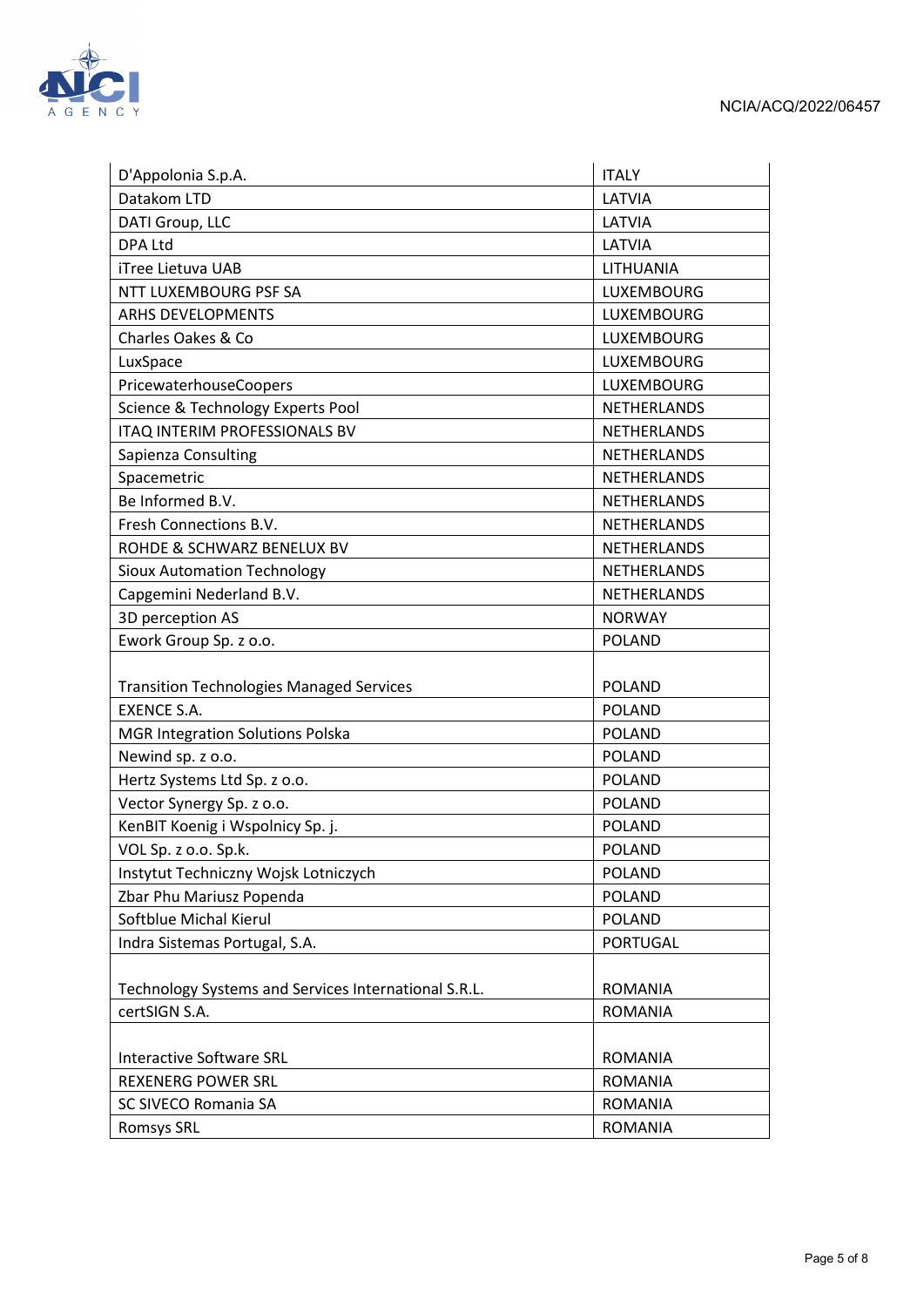

| <b>SC Mira Telecom SRL</b>                       | <b>ROMANIA</b>        |
|--------------------------------------------------|-----------------------|
| <b>ATOS Convergence Creators SRL</b>             | <b>ROMANIA</b>        |
| <b>Kranszwald SRL</b>                            | <b>ROMANIA</b>        |
| Teamnet International S.A.                       | <b>ROMANIA</b>        |
| InterWay, s.r.o.                                 | <b>SLOVAKIA</b>       |
| Aliter Technologies a.s                          | <b>SLOVAKIA</b>       |
| Unistar LC d.o.o.                                | <b>SLOVENIA</b>       |
| KRC ESPAÑOLA, S.A.                               | <b>SPAIN</b>          |
| <b>EVERIS</b>                                    | <b>SPAIN</b>          |
| <b>Newpoint Servicios Especializados</b>         | <b>SPAIN</b>          |
|                                                  |                       |
| ESEN SISTEM ENTEGRASYON VE MUHENDISLIK           | <b>TURKEY</b>         |
| ICterra Bilgi ve Iletisim Teknolojileri          | <b>TURKEY</b>         |
| Simsoft Computer Technologies Ltd                | <b>TURKEY</b>         |
| <b>MANTIS Software &amp; Consultancy Company</b> | <b>TURKEY</b>         |
| Atos Bilisim ve Danismanlik A.S.                 | <b>TURKEY</b>         |
| Altay Kollektif SirketiM. Murad Dural Ve Ort.    | <b>TURKEY</b>         |
| C TECH Bilisim Tek. San ve Tic A.S.              | <b>TURKEY</b>         |
| Spektrum Consulting Limited                      | UNITED KINGDOM        |
| Softcat plc                                      | UNITED KINGDOM        |
|                                                  |                       |
| <b>Black Space Technology Ltd</b>                | <b>UNITED KINGDOM</b> |
| <b>IOSTRAP, LTD</b>                              | <b>UNITED KINGDOM</b> |
| Storm Technologies Ltd                           | <b>UNITED KINGDOM</b> |
| <b>CYBER-DUCK</b>                                | UNITED KINGDOM        |
| <b>Total IA Ltd</b>                              | <b>UNITED KINGDOM</b> |
| Leonardo MW LTDSelex ES Limited                  | <b>UNITED KINGDOM</b> |
| 6point6 Limited                                  | <b>UNITED KINGDOM</b> |
| <b>Recommended Consultants Limited</b>           | <b>UNITED KINGDOM</b> |
| Sandbox Services and Products Limited            | <b>UNITED KINGDOM</b> |
| Razor Thorn Security LTD                         | <b>UNITED KINGDOM</b> |
| SMHS Ltd.                                        | <b>UNITED KINGDOM</b> |
| Michael Bailey Associates Ltd.                   | <b>UNITED KINGDOM</b> |
| Info-Assure LTD.                                 | <b>UNITED KINGDOM</b> |
| borwell limited                                  | <b>UNITED KINGDOM</b> |
| <b>Skillsearch Limited</b>                       | UNITED KINGDOM        |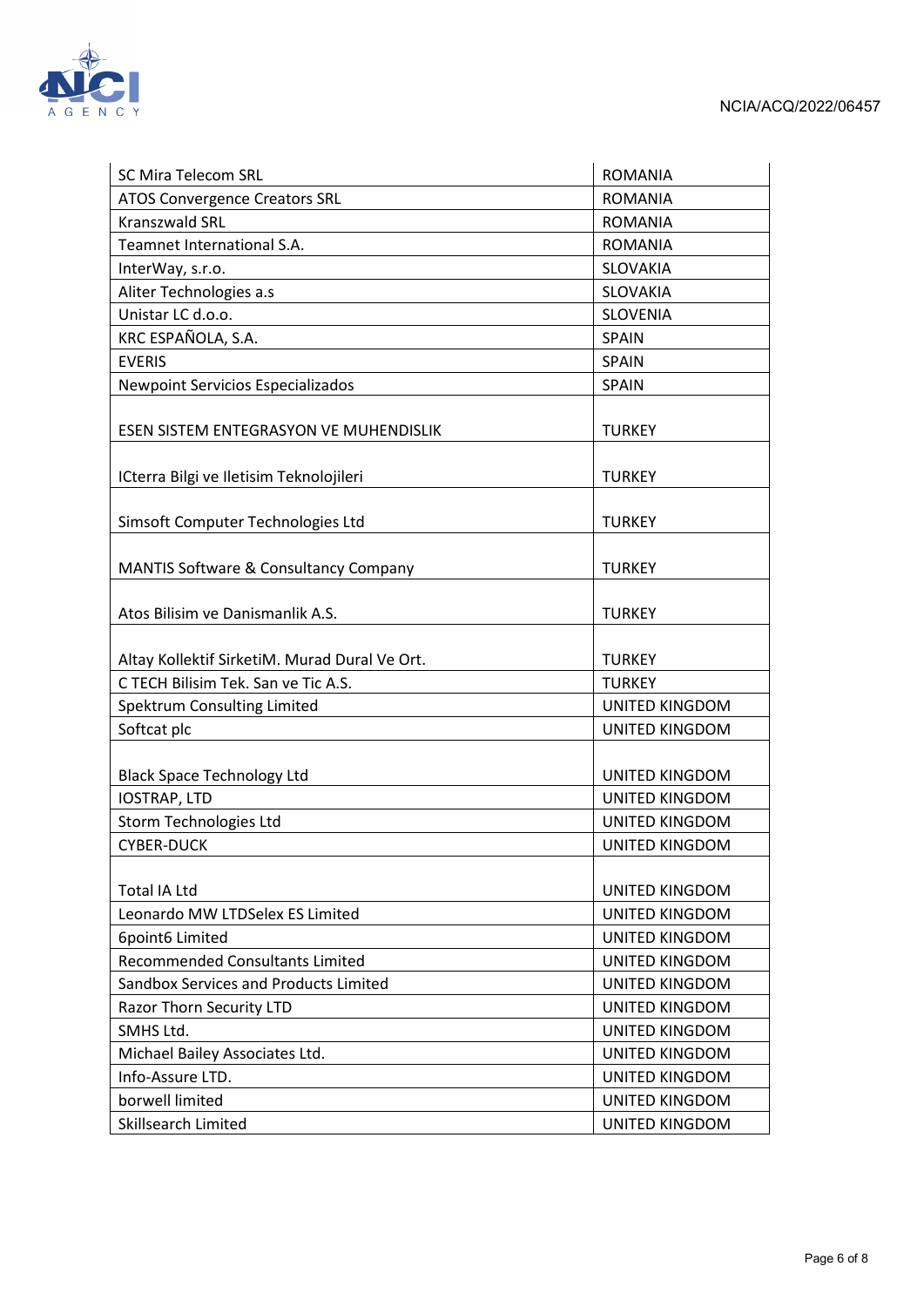

| Graffica Ltd                                      | <b>UNITED KINGDOM</b> |
|---------------------------------------------------|-----------------------|
| Sopra Steria                                      | <b>UNITED KINGDOM</b> |
| <b>3SDL Limited</b>                               | <b>UNITED KINGDOM</b> |
| <b>Rheatech Limited</b>                           | <b>UNITED KINGDOM</b> |
| <b>Onshore Technology Consultants</b>             | <b>UNITED STATES</b>  |
| MKS2 LLC                                          | <b>UNITED STATES</b>  |
| <b>Stellar Services Inc</b>                       | <b>UNITED STATES</b>  |
|                                                   |                       |
| DataPath Inc                                      | <b>UNITED STATES</b>  |
| <b>Nexus LCM</b>                                  | <b>UNITED STATES</b>  |
| FEDITC, LLC                                       | <b>UNITED STATES</b>  |
| <b>Tivix Inc</b>                                  | <b>UNITED STATES</b>  |
| <b>Troika Solutions</b>                           | <b>UNITED STATES</b>  |
| <b>IOMAXIS</b>                                    | <b>UNITED STATES</b>  |
| ICS-NETT, INC                                     | <b>UNITED STATES</b>  |
| <b>Business Integra Technology Solutions, I</b>   | <b>UNITED STATES</b>  |
| <b>SBG Technology Solutions</b>                   | <b>UNITED STATES</b>  |
| UXB Defense, Inc                                  | <b>UNITED STATES</b>  |
| <b>Strategic Operational Solutions, Inc</b>       | <b>UNITED STATES</b>  |
| <b>BluePath Labs LLC</b>                          | <b>UNITED STATES</b>  |
| <b>LEIDOS Inc</b>                                 | <b>UNITED STATES</b>  |
|                                                   |                       |
| Technology and Management InternationalLLC (TAMI) | <b>UNITED STATES</b>  |
| Kavaliro - A.B. Closing Corporation               | <b>UNITED STATES</b>  |
| <b>Intelligent Waves LLC</b>                      | <b>UNITED STATES</b>  |
| <b>Blue Canopy Group, LLC</b>                     | <b>UNITED STATES</b>  |
| Information Unlimited Inc.                        | <b>UNITED STATES</b>  |
| Decypher Technologies Ltd.                        | <b>UNITED STATES</b>  |
| Pegasus Professional Services LLC                 | <b>UNITED STATES</b>  |
| Honeywell Technology Solutions Inc.               | <b>UNITED STATES</b>  |
| Technologist, Inc.                                | <b>UNITED STATES</b>  |
| Aditya & Associates                               | <b>UNITED STATES</b>  |
| URS Federal Services International Inc            | <b>UNITED STATES</b>  |
|                                                   |                       |
| Virginia Tech Applied Research Corporati          | <b>UNITED STATES</b>  |
|                                                   |                       |
| Visual Awareness Technol. and Consulting          | <b>UNITED STATES</b>  |
| Salient Federal Solutions, Inc.                   | <b>UNITED STATES</b>  |
| <b>Trace Systems</b>                              | <b>UNITED STATES</b>  |
| Forward Slope, Inc                                | <b>UNITED STATES</b>  |
| K3 Enterprises, Inc.                              | <b>UNITED STATES</b>  |
| AATD, LLC                                         | <b>UNITED STATES</b>  |